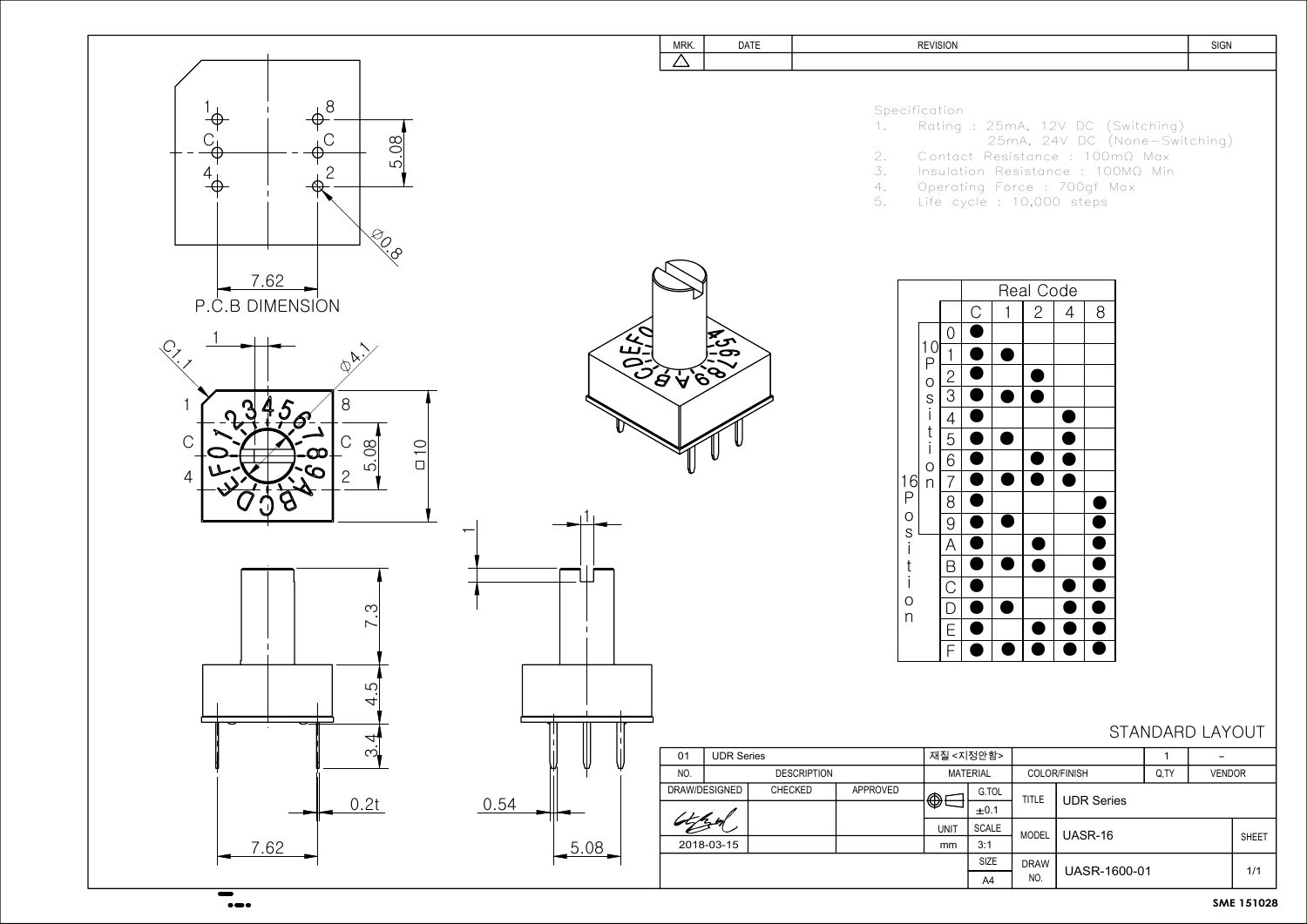### 1. Description:

This specification describes "10X10 slim size of Rotary Dip Switches" which is U&H series.

1-1 Operating / Storage Temperature Range : - 40℃ ~ +85℃

#### 2. Rating:

- 2-1 None-Switching: 25 mA, DC 24V
- 2-2 Switching : 25 mA, DC 12V
- 3. Type of Actuation : Rotating

### 4. Electrical Characteristics

| <b>ITEM</b> | <b>DESCRIPTION</b>                           | <b>TEST CONDITIONS</b>                                                                                                                                                                               | <b>REQUIREMENTS</b>                                                            |
|-------------|----------------------------------------------|------------------------------------------------------------------------------------------------------------------------------------------------------------------------------------------------------|--------------------------------------------------------------------------------|
| $4 - 1$     | <b>Visual</b><br>Examination                 | By visual examination check without<br>any out pressure & testing.                                                                                                                                   | There shall be no defects<br>that affect the serviceability<br>of the product. |
| $4 - 2$     | Contact<br><b>Resistance</b>                 | To be measured between the two<br>$\Omega$<br>terminals associated with each switch<br>pole.<br>2 Measurements shall be made with<br>1kHz shall current contact resistance<br>$\mathbf{a}$<br>meter. | $100 \text{m}\Omega$ max.                                                      |
| $4 - 3$     | Insulation<br><b>Resistance</b>              | 250V DC, 1minute ±5seconds                                                                                                                                                                           | $100 \text{ M}$ min.                                                           |
| $4 - 4$     | <b>Dielectric</b><br>withstanding<br>Voltage | 250V AC(50Hz or 60Hz)shall be applied<br>between all the adjacent terminal and<br>between the terminal and the frame for 1<br>minute.                                                                | There shall be no<br>breakdown or flashover.                                   |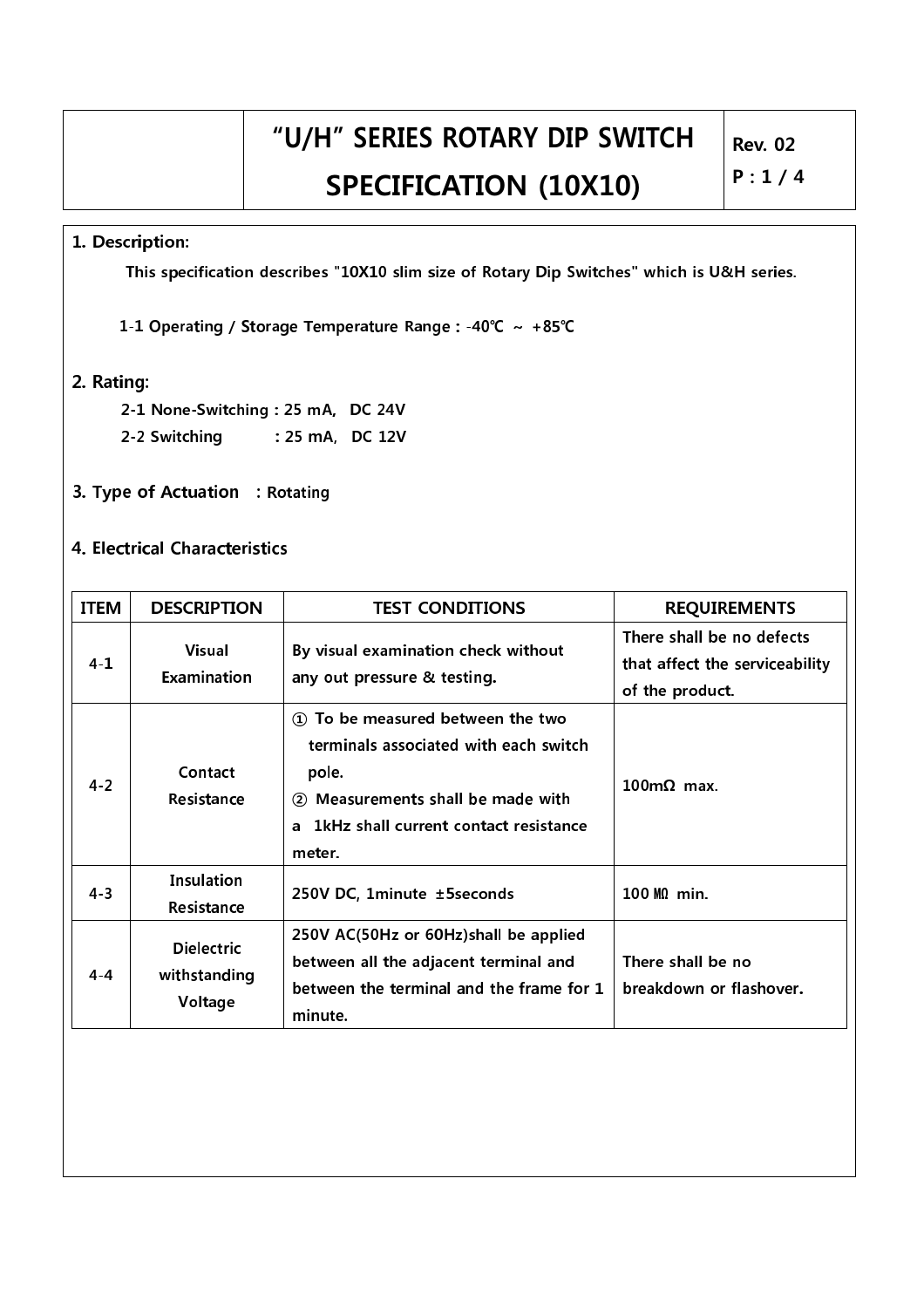## 5. Mechanical Characteristics

| <b>ITEM</b> | <b>DESCRIPTION</b> | <b>TEST CONDITIONS</b>                                                                                                                                                                      | <b>REQUIREMENTS</b>                                                                    |
|-------------|--------------------|---------------------------------------------------------------------------------------------------------------------------------------------------------------------------------------------|----------------------------------------------------------------------------------------|
| $5 - 1$     | Operation<br>Force | Operating direction shall be clockwise or<br>counter clockwise direction                                                                                                                    | 700gf · cm max                                                                         |
| $5 - 2$     | Operation<br>Life  | Measurements shall be made following the<br>test set forth below:<br>1)150mA, 24V DC resistive load<br>2) Rate of operation: $15 - 20$ cycles/ minute<br>3) Step of operation: 10,000 steps | 1)As shown in item $4-3$ , $4-4$<br>2) Contact Resistance:<br>$200 \text{m}\Omega$ max |

### 6. Environmental Characteristics

| <b>ITEM</b> | <b>DESCRIPTION</b>                       | <b>TEST CONDITIONS</b>                                                                                                                                                                                                                         | <b>REQUIREMENTS</b>                                                                                                          |
|-------------|------------------------------------------|------------------------------------------------------------------------------------------------------------------------------------------------------------------------------------------------------------------------------------------------|------------------------------------------------------------------------------------------------------------------------------|
| $6 - 1$     | Resistance<br>Low<br><b>Temperature</b>  | Following the test set forth below the<br>sample shall be left in normal temperature<br>and humidity conditions for an hour before<br>measurements are made:<br>1) Temperature: -40℃ ±3℃<br>2) Time: 96 hours                                  | 1)As shown in item 4-3, 4-4,<br>$5 - 1$<br>2) Contact Resistance:<br>$200 \text{m}\Omega$ max                                |
| $6 - 2$     | Resistance<br>High<br><b>Temperature</b> | Following the test set forth below the<br>sample shall be left in normal temperature<br>and humidity conditions for an hour before<br>measurements are made:<br>1) Temperature: 85°C ±2°C<br>2) Time: 96 hours                                 | 1)As shown in item 4-3, 4-4,<br>$5 - 1$<br>2) Contact Resistance:<br>$200 \text{m}\Omega$ max                                |
| $6 - 3$     | Resistance<br>Humidity                   | Following the test set forth below the<br>sample shall be left in normal temperature<br>and humidity conditions for an hour before<br>measurements are made:<br>1) Temperature: 40°C ±2°C<br>2) Relative humidity: 90~95%<br>3) Time: 96 hours | 1)As shown in item 4-4, 5-1<br>2) Contact Resistance:<br>$200 \text{m}\Omega$ max<br>3)Insulation Resistance:<br>$10 M0$ min |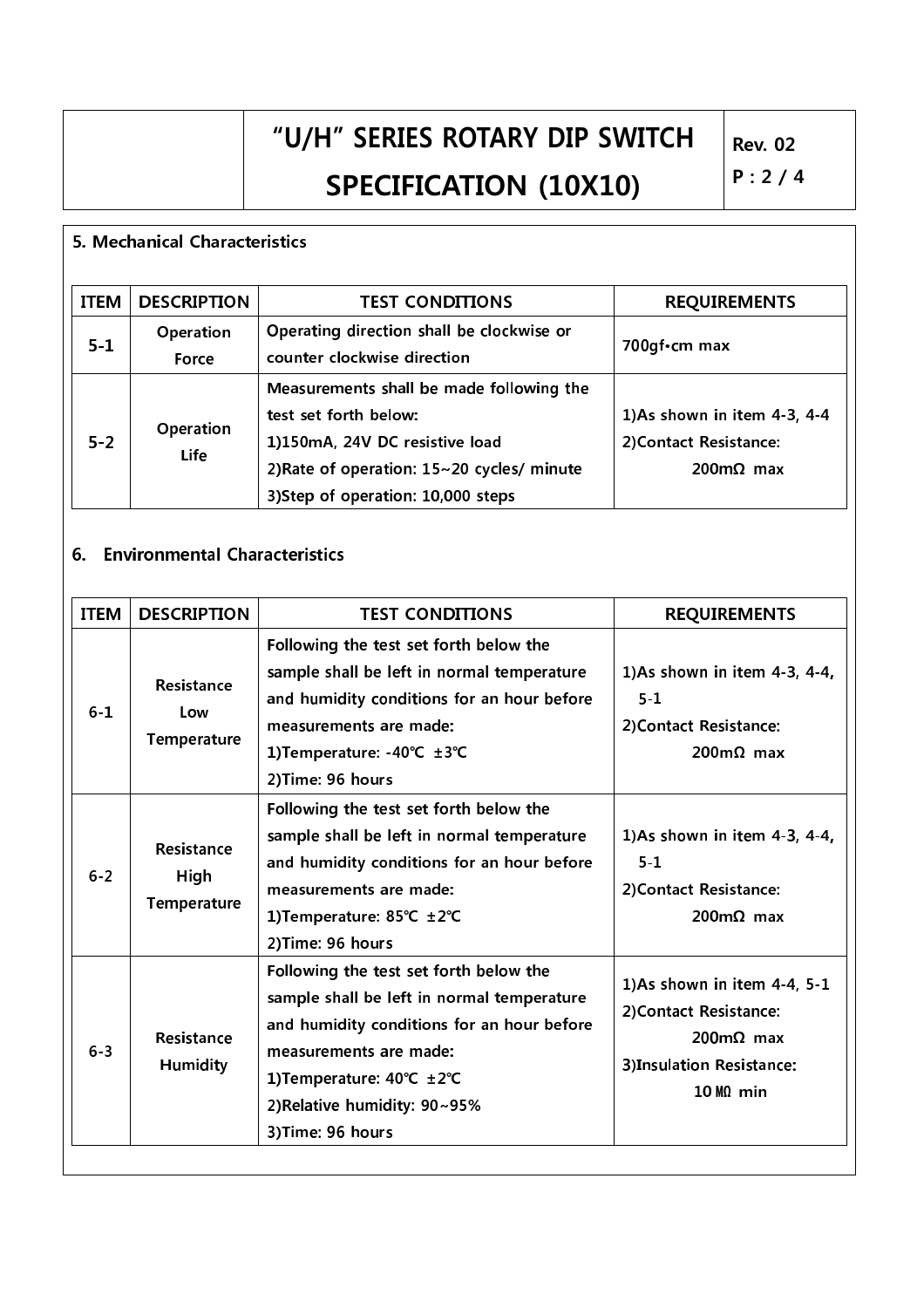$P: 3 / 4$ 

7. This item is "RoHS" Compliant

8. Manual Soldering : Max 350℃, 3 sec.

9. Wave Soldering: Max 260°C, 5 sec.